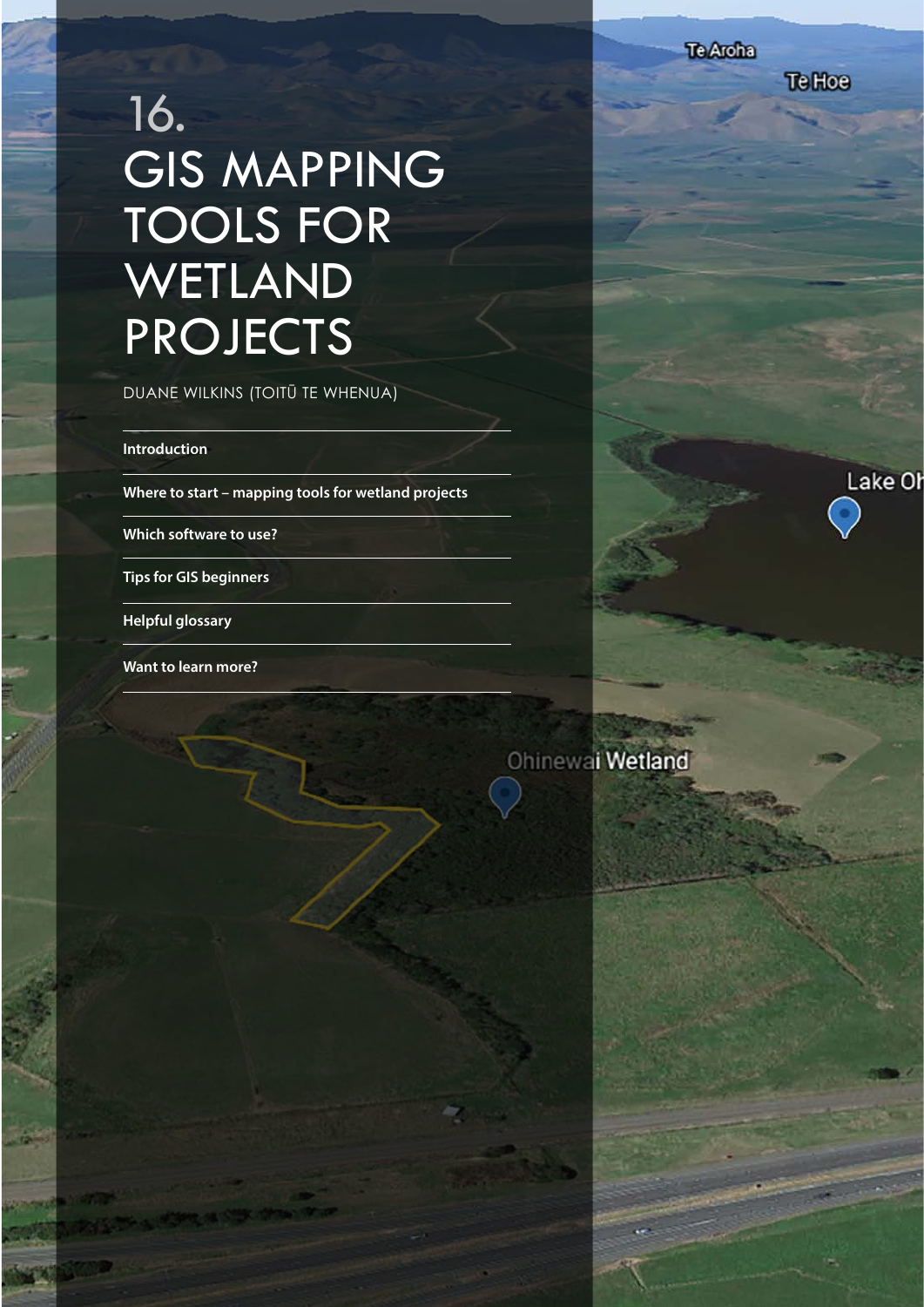# *Whatungarongaro te tāngata toitū te whenua*

**As people disappear from sight, the land remains**

When we think about maps, we might remember several years ago frustratingly unfolding, folding, and refolding large maps of towns or cities on the bonnet of the car. Huge advances in mobile technologies and access to datasets to the wider public now mean those large, multi-creased paper maps have been replaced by smartphone-based maps that even talk to you as you navigate through unfamiliar roads and streets.

If we move that idea to mapping areas such as 'sites of significance', there are huge advances from hand-drawn paths, places, and areas on topographic maps, to the wonder of digital 'real world'images with data layers that can be edited and turned on and off.

Previous page: A snapshot view using Google Earth Web.

The Earth's globe on Google Earth Web. Source: https://earth.google.com/web

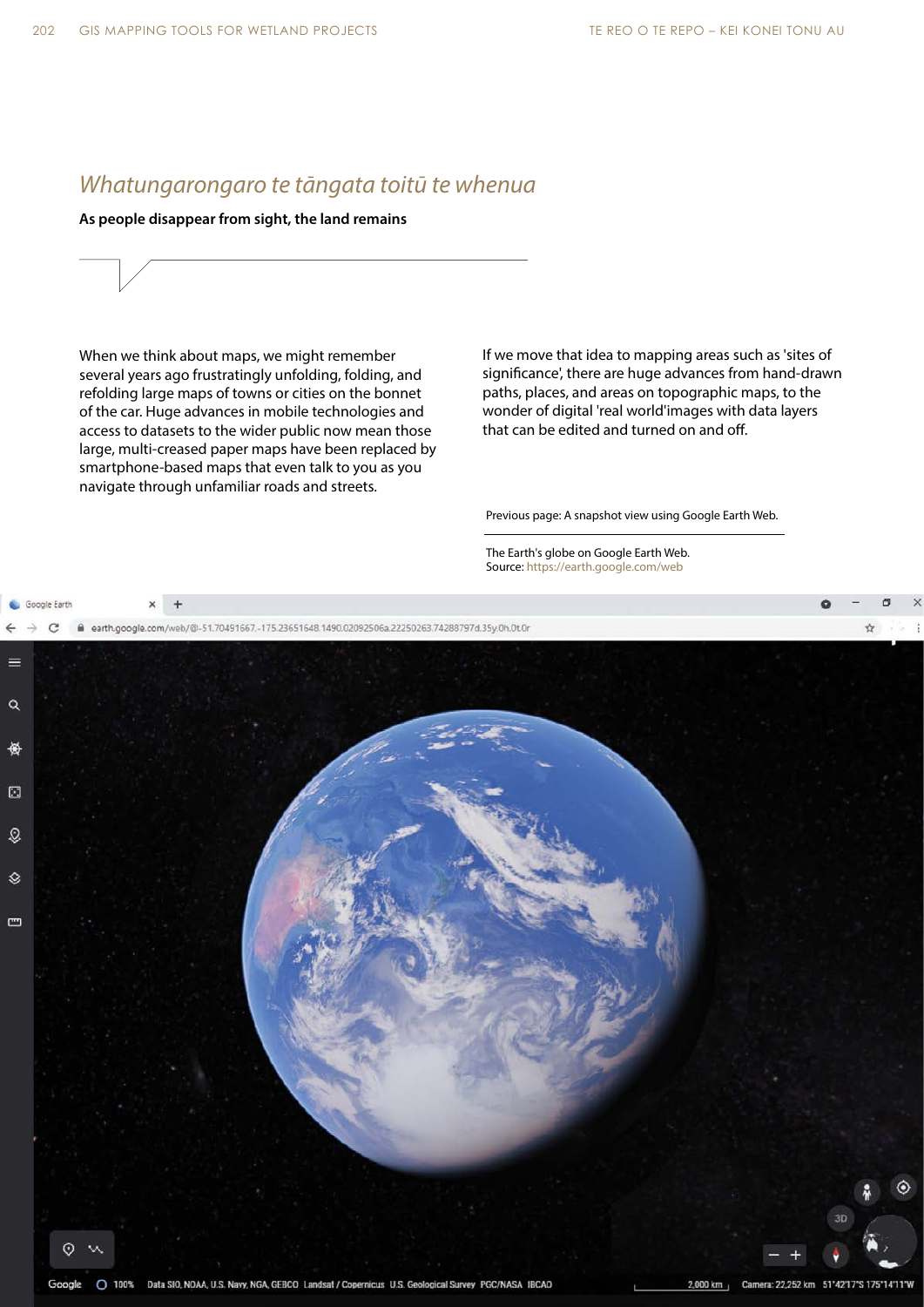The same single data source can be transformed into 3D (three dimensional) scenes with flythrough capabilities and can be used to tell a story – like a journey with photos, video, and audio using Google Earth and StoryMaps. These tools are related by geography or the term geospatial – data linked to a place or geographical location that includes information on both the surface of the earth and underneath it. These data sets are portrayed visually as a map or 3D globe. Map layers, like layers of a pizza, can be collated and overlaid using coordinate systems – latitude/longitude or northing/easting – that line up using geography. You can have any flavours you want on your pizza map, but only if they all use the same square box (Fig. 1). You'll also want a variety of different pizza toppings for different appetites, as one with everything on is not the easiest to consume.

Geospatial tools can be used to support all types of wetland projects. Mapping applications can be used to:

- monitor and report on ecological restorations over time
- plan riparian planting, to calculate requirements
- monitor water quality, and use real time live streams
- track pest control, and automate trap monitoring
- assess cultural sites using forms to collect and describe values
- communicate a problem or results in an easy-tounderstand, map-based, and 3D story format.

**GIS** or **Geographic Information Systems** is a collection of tools that allow you to overlay and integrate data from a variety of different sources to understand relationships and derive new understandings. The most recognisable feature of GIS are different map layers from many different sources being placed on top of each other to tell a story about a particular site or local species. This can be accessed by a smartphone, desktop, and internet mapping tools working together to overlay, map, and manage data from a variety of sources.

### **Points, Places**

Used for: Sites of significance – urupā (burial site), pā (fortified village), puna (springs), pou (poles), mahinga kai (cultivated foods), mara kai, traditional harvest sites, middens; place names, and any pin or latitude longitude type location.

#### **Lines, Paths**

Used for: Paths, roads, tracks, ridges, tree lines, boundaries, and awa (rivers).

### **Polygons, Areas**

Used for: Areas of interest (e.g. Post Settlement Government Entity (PSGE)), area of association, takiwā (core area of focus), rohe (tribal area), blocks, boundaries, rahuī (temporary prohibition), buikdings, urupā, and cultivations.

#### **Raster, Imagery**

Used to represent: Topographical maps, satellite images, aerial photography, historical scanned survey plans, 3D elevation surfaces, processed LiDAR elevation, depth, and bathymetry.

**Figure 1. Overlaying different types of data to create a map.**

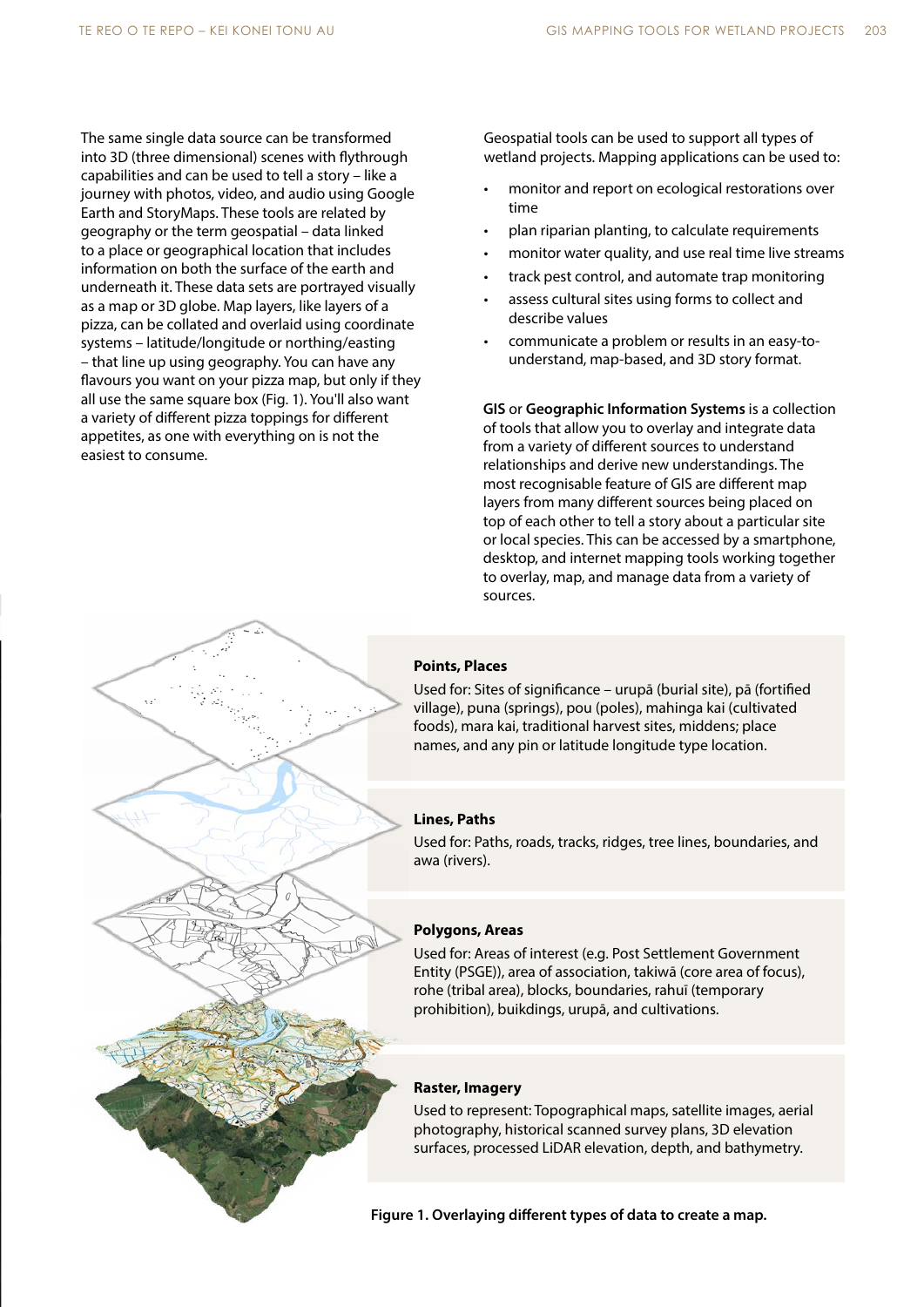We can use GIS to help collect data, understand relationships between different physical features, discover and analyse new interactions, or share information based on its shared geography. You could, for example, use historical imagery from the 1950s to the 1990s to identify change, and then use satellite imagery to illustrate change over the past decade (i.e. 2010–2020). You can use this imagery to help

understand patterns, and the impacts of local policy, and land use change.

We can also use GIS to help others understand our findings by using stories, maps, and 3D flythroughs (Fig. 2). In this chapter, we'll take you through some of these tools and how they can be applied to your own wetland mapping projects.

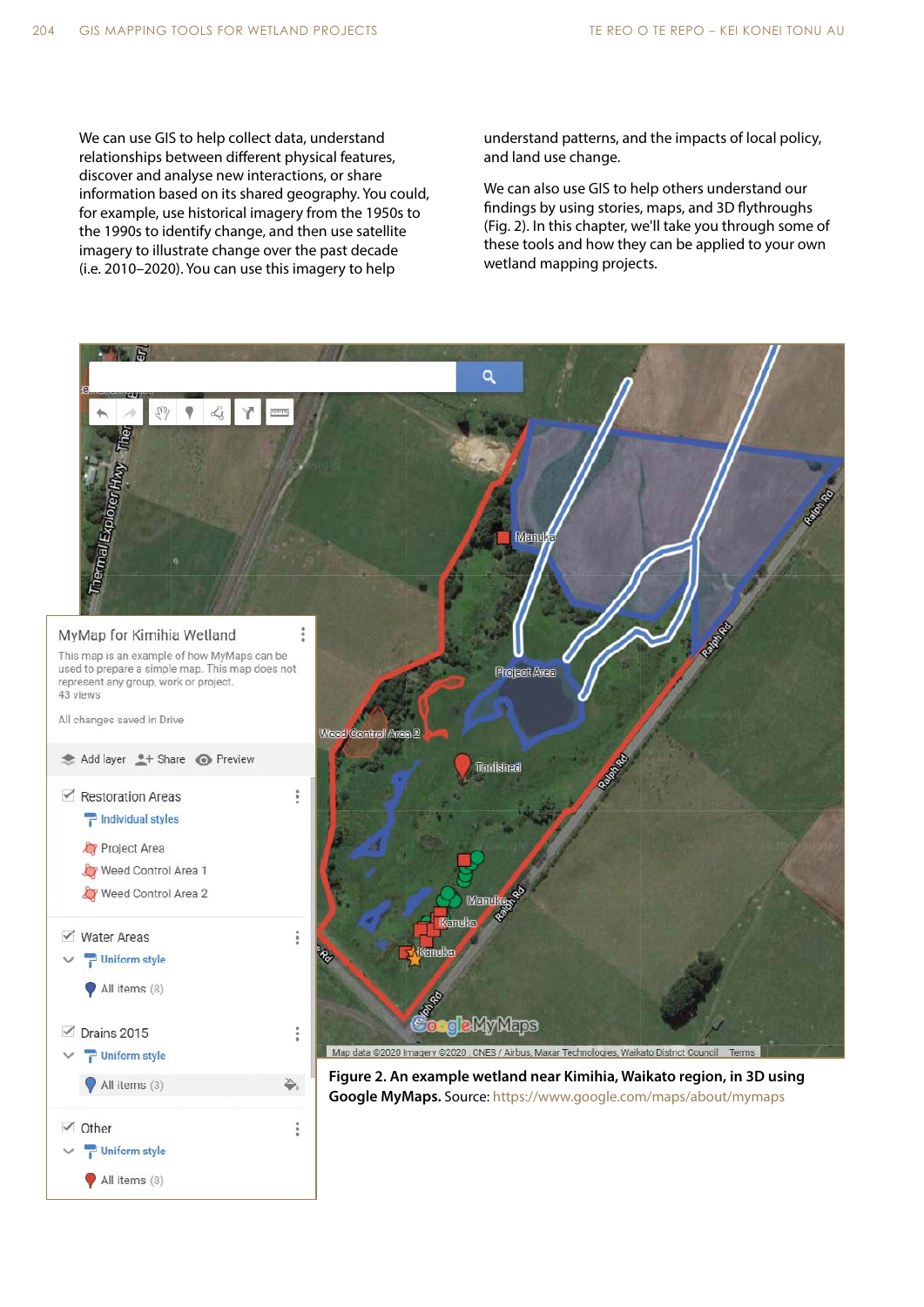# WHERE TO START MAPPING TOOLS FOR WETLAND PROJECTS

Before starting a mapping project, it is important to consider as a whānau (family), what it is you are trying to achieve, and work from there. Start with trying to identify the problem you want to solve:

- For some, it is a case of forming a clearer idea where wetlands used to be, and whether they are still there.
- For others, it might be about understanding changes to either the wetland or valued wetland species over time by using historical aerial photographs.
- Or there might be an interest in better understanding the impacts on wetlands, e.g. loss of vegetation, surrounding land use management, and increases in vertebrate (such as possums, stoats, and rats) pests and predators, to help better plan for restoration.

Using data from other organisations to overlay with your own information is a key foundation of GIS. Here are a few examples of how mapping can be used in your project.

### **Monitoring changes over time**

Map-based forms can be developed to collect water quality and observations of current vegetation for use on smartphones, including a GPS location, a photograph, recent weather trends, and location name or placename. The information collected can help describe a trend over time, for example, the relationship between seasons, weather events, physical change or other variables.

In the case of vegetation, any changes to the types of plants on the site can indicate changes to water levels, nutrient levels, and water quality (Retrolens.nz). The presence of mānuka (NZ tea tree; *Leptospermum scoparium*), for example, is a good indicator of normally wetter lands becoming drier (i.e. the water table dropping). In this case, aerial photography and satellite images can be used to show broader landscape and vegetative change over time.

If you were monitoring species caught in a trap overnight – such as tuna (freshwater eels; *Anguilla* spp.) across a range of hīnaki (eel baskets) locations – you can visualise these data to understand species diversity within a wetland, by creating a graph with a map showing monitoring sites. Low abundance of species can be indicators of a wetland in poor condition. Mapping the abundance of valued species like tuna, and where low relative abundance is found, can help to look further at underlying causes such as lowered habitat diversity or nutrient pollution, which can then be overlaid with your own water quality observations using forms developed in tools like ArcGIS Survey123 or KoBoToolbox. Check: https://survey123.arcgis.com or https://www. kobotoolbox.org



KoBoToolbox home page. Source: https://www.kobotoolbox.org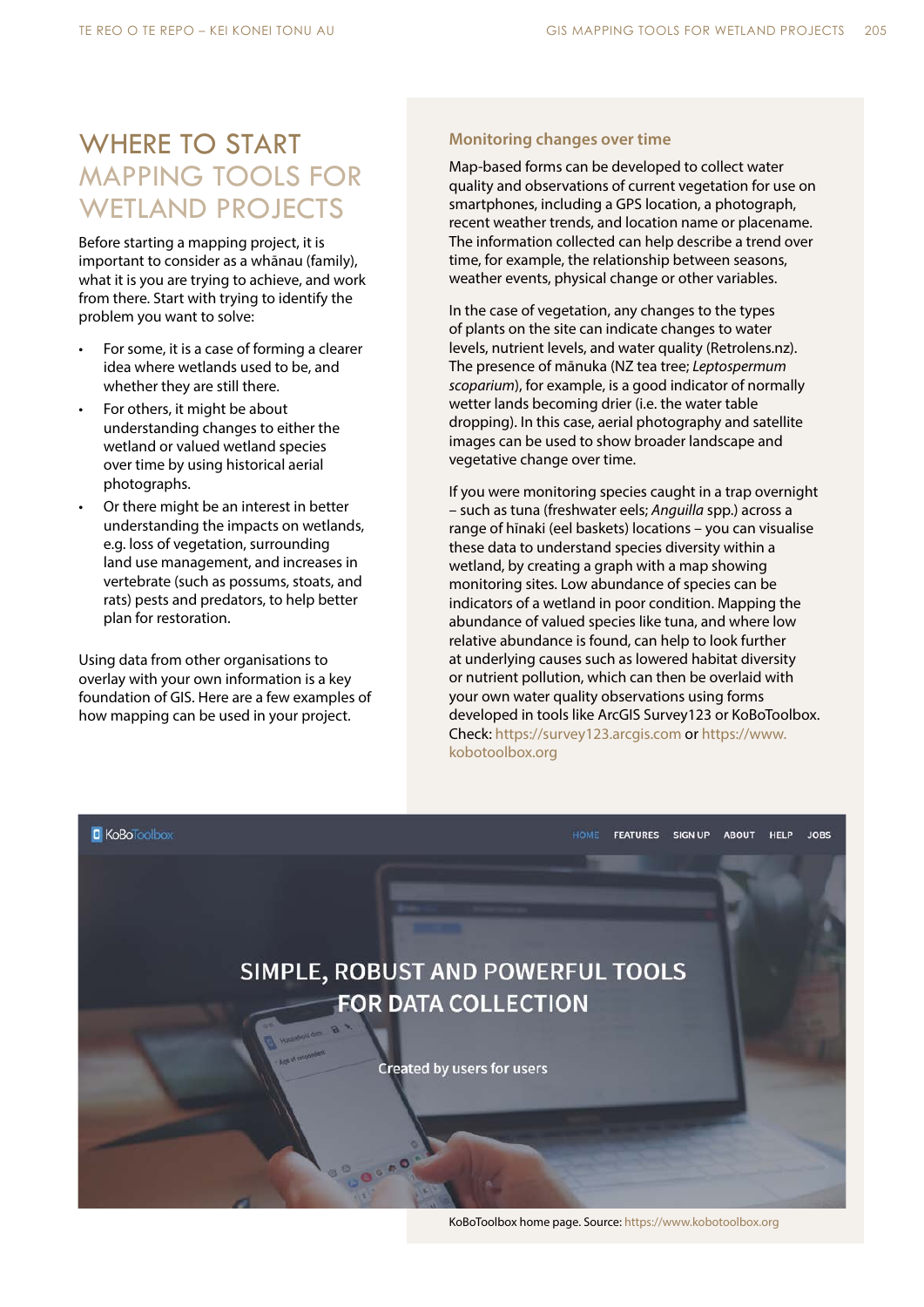

Retrolens.nz home page. Source: https://retrolens.co.nz

# **What was there before?**

Retrolens NZ is a treasure trove of scanned aerial photographs that have been taken between 1936 and 2005 and contains more than 500,000 free downloadable images. This historic image resource came about as the result of a scanning project started in 2015 by partnerships between the Local Government Geospatial Alliance and Toitū Te Whenua (Land Information of New Zealand). You can filter by year or decade to gather a series of images that demonstrate change over time. The easiest way to use this imagery is as standalone photographs of the same location, one for each decade, animated within a presentation using slideshow. The advantage is that you can show the impact of local environmental change over time, such as habitat loss or deforestation. Check the Retrolens NZ website: https://retrolens.co.nz



Riparian Planner (DairyNZ and Manaaki Whenua) home page. Source: https://riparian-planner.dairynz.co.nz

## **Riparian planting**

Planning and managing riparian plantings can use GIS to help calculate an area to be planted, the number of plants, length of fencing, and other resources required to support funding applications. 3D visualisations can show the changes over time and what the vegetation will look like. Considering the length of time it can take for native plants to establish, a 3D visualisation can help predict a restoration project for those generations who may not live long enough to see it reach its full potential. Check the Riparian Planner: https://riparianplanner.dairynz.co.nz

## **Animal pest and predator, and weed control**

You can use GIS to help identify and track progress for trapping and pest control, as well as for recording weed control. These are particularly useful in supporting funding applications and reporting on progress made with existing grants. There are many existing trapping applications you can use, such as Trap.nz, and export the visualisation data within your own tools. Check the Track.NZ website: https://trap.nz



trap.nz is a free service used throughout NZ for recording trap, bait, monitoring, and biodiversity outcome data.

Trap.NZ home page. Source: https://www.trap.nz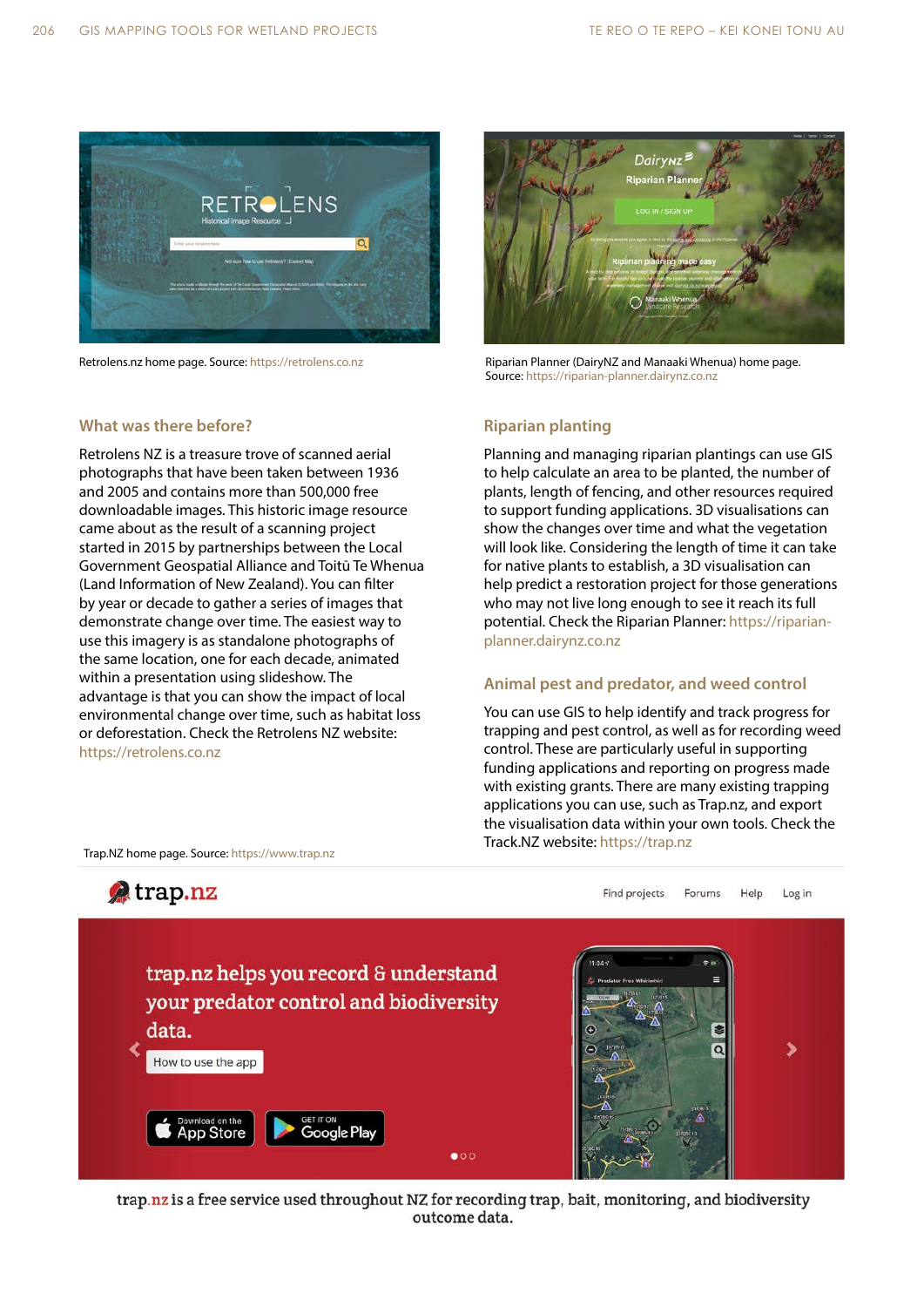

### **Cultural Health Indicators**

Geospatial information can support monitoring observations of Cultural Health Index (CHI) assessments. The CHI is a tool Māori can use to assess and manage waterways in their area – measuring factors of cultural importance by incorporating Māori perspectives and values for freshwater health in management decisions. The index allows whānau, hapū (sub-tribes), and iwi (tribes) to assess the cultural and biological health of a stream or catchment, and then communicate this information to water managers in a way that can be understood and integrated into resource management processes. Geospatial information can support restoration projects by quantitatively (numerical data) measuring change over time, or providing a baseline before, during, and after restoration. These can help in understanding qualitative (descriptive and conceptual) values alongside quantitative assessment that can indicate change or trends over time. Check the CHI publication: https://environment.govt.nz/publications/ using-the-cultural-health-index-how-to-assess-thehealth-of-streams-and-waterways

# **Sharing Narratives using ArcGIS StoryMaps**

3D flythroughs are a great way to tell a story, and these can be embedded within an interactive ArcGIS StoryMaps. StoryMaps are free to create using a personal ArcGIS account. The use of historical images and photographs describing the current situation and can help expand your story in ways other tools can't.

You can browse the Esri ArcGIS gallery at https:// tinyurl.com/StoryGallery, or check some of these StoryMaps examples:

- Great Wetlands of the World: https://tinyurl.com/WetlandsStory
- Working Wetlands, removing nutrients: https://tinyurl.com/workingwetlands
- https://tinyurl.com/workingwetlands
- Te Puni Kōkiri. Te Matapaeroa: Insights research reveals a clearer view of Māori business https://tinyurl.com/tpk21
- First Nations: The Voices of Grand Canyon read, listen, watch, and learn https://tinyurl.com/GCVoices
- Sounds of the Wild West an audio tour of four major ecosystems https://tinyurl.com/WWSounds
- Climate Change weather, science, impacts, affects, and what we can do https://tinyurl.com/NZClimate



**Figure 3. StoryMaps used to show the impact of sea level rise.** Source: https://www.learnz.org.nz/climatechange201/ readings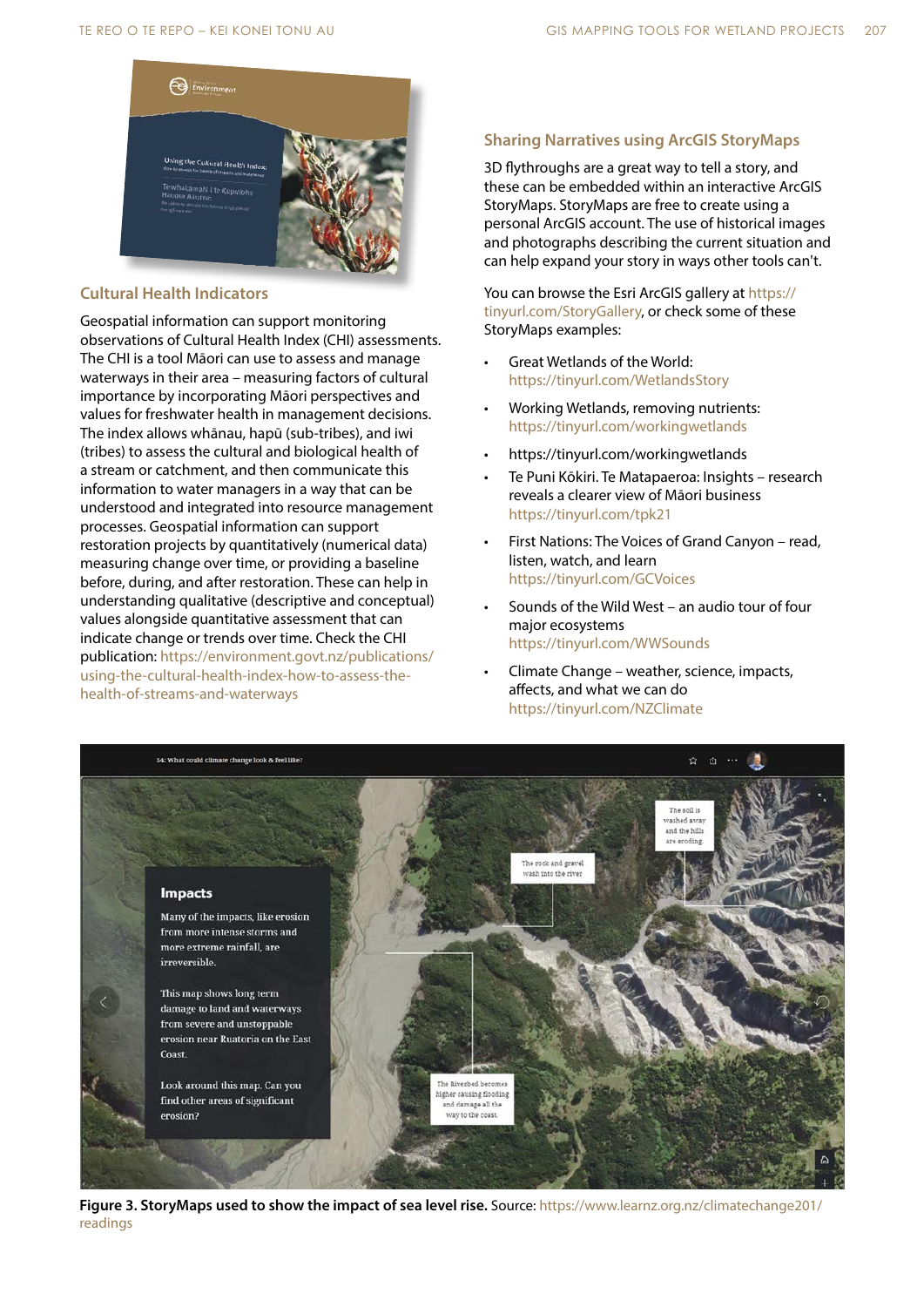Create 3D views by setting a 'default bookmark' on each view within most 3D mapping tools; Google Earth Pro calls these 'snapshot views'. Data from environmental monitoring, planting, and pest control can be overlaid on maps, and provide a real time map showing all available data. StoryMaps is a relatively quick way to deploy a feature-long, scrolling interactive article (Fig. 3). You may also see these on online news articles (i.e. stuff.co.nz). For more help with setting up a StoryMaps, have a look on the ArcGIS StoryMaps website: https:// storymaps.arcgis.com or join an online training session with Toitū Te Whenua (LINZ): https://www.linz.govt.nz/ poutama.

Google Earth now supports creating and sharing map-based, place-to-place tours. These work on smartphones and can be readily viewed in low-cost cardboard '3D Virtual Reality', providing an immersive perspective. Google Earth Web is one of the simplest tools for creating a virtual reality tour as seen in Figure 4.



**Figure 4. A snapshot view of a proposed planting area at Lake Ohinewai, Waikato region, using Google Earth Web.** Source: https://earth.google.com/web

# **Creating 3D flythroughs as a video and online experience**

3D tours are an easy and engaging way to communicate a sense of relationships or a journey from place to place. While Google Earth Pro and Google Earth are the easiest way to do this, StoryMaps can provide a more professional design but takes a little more effort. Live, interactive 3D experiences are more engaging than video, but sometimes you will need to create a static video snapshot of a 3D fly through. Google Earth Studio is a free web application that can be used to create frame-by-frame 'broadcast quality'3D flythrough video. QGIS and ArcGIS desktop applications can also provide greater options for using local elevation and aerial photography at higher resolutions.

# **Developing an Environmental Monitoring system**

Geospatial software can provide you with the tools to establish your own long-term environmental monitoring system; however, this is just one part and often the technology is the easiest part. You'll need support to map your environmental mahi (work). Consider bringing your whānau along on the journey to help you with planning, learning, and the technical work, as well as helping describe your work to others. The schematic (Fig. 5) can provide a good process to get an applied GIS project underway.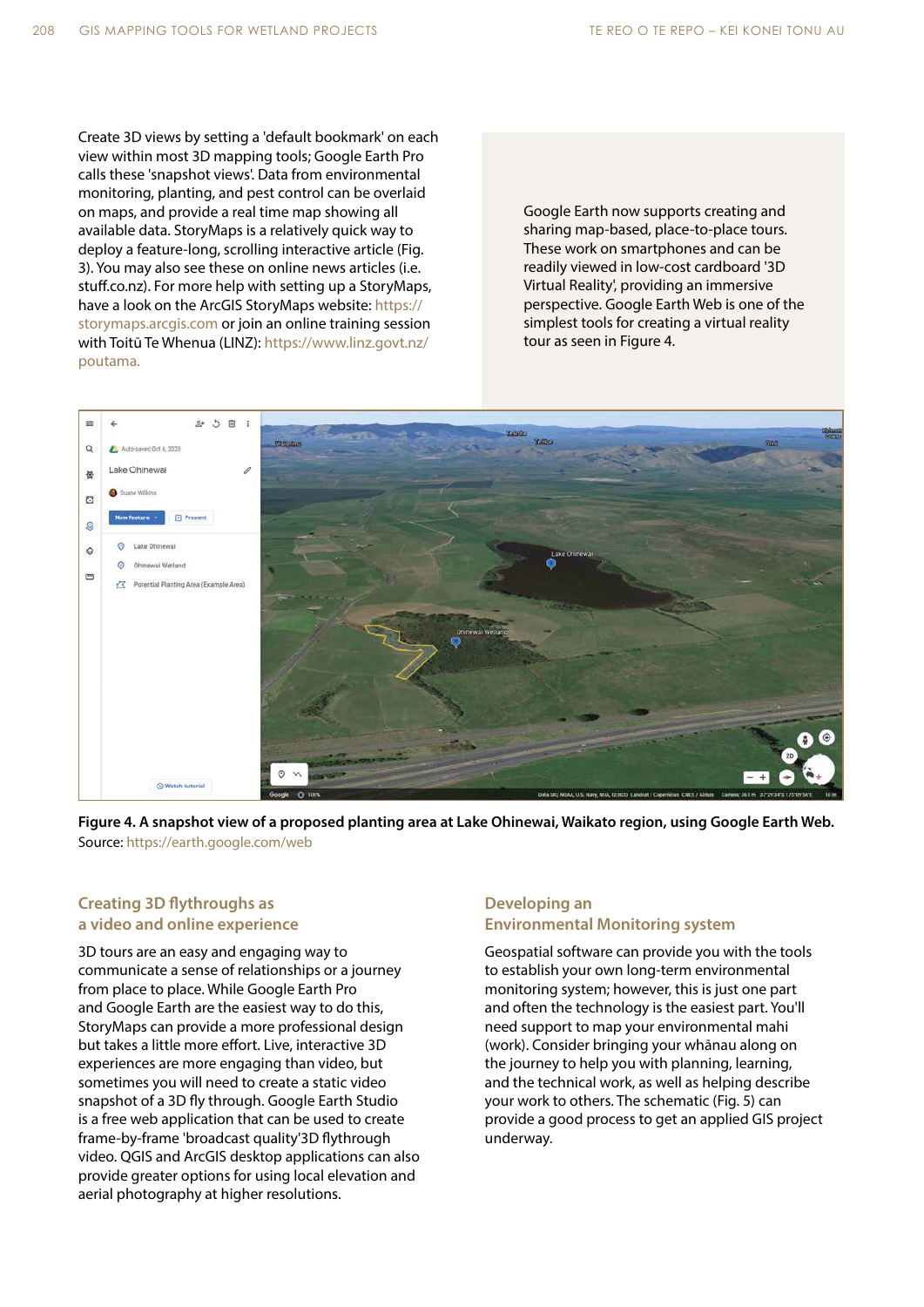

**Figure 5. An iterative step-by-step approach to using GIS for environmental projects.**

- **1. Research and investigate other projects currently underway.** Taking notes of other people's efforts can help you better identify key tasks in your own planning. Table 1 provides examples of online support, training, and resources. Use your networks to look at some previous or existing examples of mahi, and seek advice from other whānau, hapū, and iwi-led projects.
- **2. What are you trying to restore and why?** At the beginning of your journey, it may feel overwhelming, but a good first step is to consider what it is that you are trying to better understand about your wetland. You can start by having a wānanga (workshop) with your whānau about tikanga and kawa (cultural values and practices) associated with the wetland site:
	- connected landscapes like awa (rivers) or maunga (mountains)
	- the native plant and animal species that once or still reside there
	- the sounds, smells, and observations remembered by kaumātua (elders) and others as associated with a healthy wetland.

The key is to identify your goals for the site – restoring of valued taonga species (culturally important), improvements for water quality, or rejuvenation of tikanga and kawa. These goals will then become the drivers or mission for your project and make it easier to identify what could and should be mapped.

- **3. Plan what you want to do and how you might map it.** Be sure to be kind to yourselves, by setting achievable goals and actions, within a realistic timeframe. Remember that you don't have to be experts in everything. You may not even need to develop your own GIS if existing tools provide what you need. There are organisations including Manaaki Whenua – Landcare Research, Toitū Te Whenua LINZ, Te Tumu Paeroa, Te Papa Atawhai (Department of Conservation) or ngā kaunihera-a-rohe (regional councils) that can help you access maps, data, and some agencies may be able to support with funding.
- **4. Implement an example and test it.** Begin with small steps, give yourself and the whānau the space to adapt and modify as you learn new things.
- **5. Evaluate what you have done.** This links very tightly with stage 3. It is important to keep reviewing your activities so that you can adjust quickly if need be. Most important, remember to share your data and learnings. There are many other whānau out there who might also be in the same stage of your journey, and so the more data and learnings shared, the greater the benefits for the environment and our people.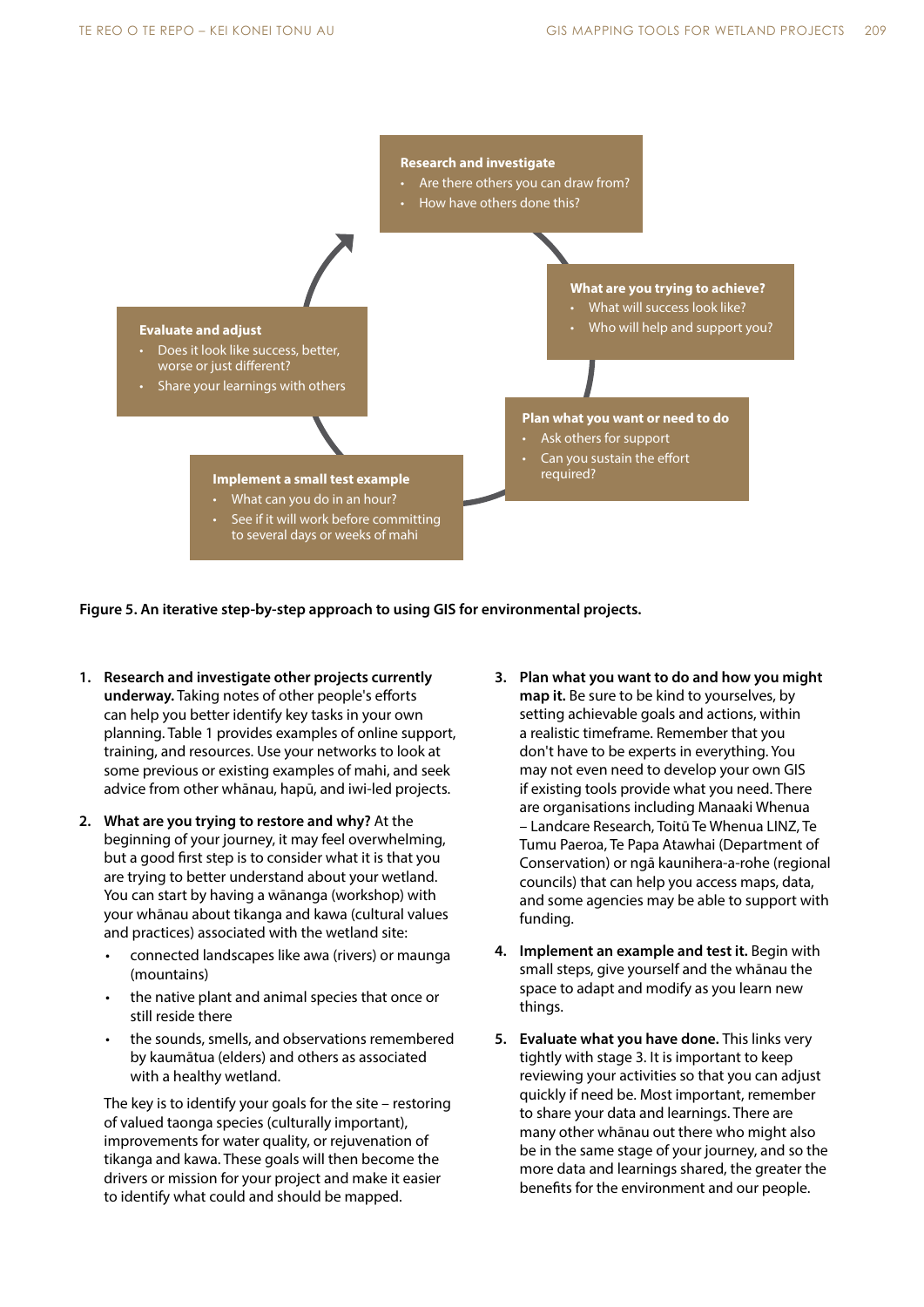# WHICH SOFTWARE TO USE?

There are many different software options to choose from. If you're starting out, here are some suggestions and links to access or download the applications (Table 2).

- **Google MyMaps** is ideal for beginners. It will provide you with the essential tools to create a map of your wetland project, and help you design your first map in a matter of minutes. Your information is stored in your google account, and no-one has access unless you choose to share it.
- You can then move into **Google Earth Pro**. Download and open your KML (keyhole markup language) layer files from MyMaps. You can also access historical satellite imagery and start to compile a collection of KML files from other sources such as Manatū Mō Te Taiao (MfE) website and overlay with your own data.
- When you reach the limits of Google Earth Pro, or develop technical confidence, you will want to upgrade to **QGIS**, a free desktop GIS software. However, at this stage you'll need to considering file back-ups on external hard drives and access for others beyond your own computer.
- Alternatively, if you need a set of tools for group collaboration, you may want to consider joining the **New Zealand GIS in Conservation group (NZGiC)**, who can facilitate free access to **Esri ArcGIS Online**, and a suite of tools like Microsoft Office 365. If you

prefer to have your own ArcGIS Online account, non-profit organisation licenses are available at about \$250 per user per year.

- **KoBoToolbox** is a great starting place for building geo-enabled forms, or **Survey123** if you have access to an **ArcGIS** online subscription.
- **Arc GIS StoryMaps** is a free online tool to combine text and interactive maps with other multimedia content to tell your restoration story.
- **ODK Collect** is an open source Android app that replaces paper forms used in survey-based data gathering, and supports location, audio, images, video, barcodes, signatures, multiple-choice, free text, and numeric answers.

Every project has different needs, and you'll need several applications to achieve your goals.

## **Existing GIS data relevant to wetland projects**

Over the past decade, agencies, and research institutes have developed commonly used geospatial datasets available for free public download, enabling users to add projects. Table 3 describes some useful datasets for all wetland types and related mapping projects. Although these sites are designed with data access in mind, you can also simply use them as sources of maps or browse the source organisations website for maps and presentations using these data sets.

| <b>Organisation</b>                                                                                                  | Support, training, and resources                                                                                                                                                                   |  |
|----------------------------------------------------------------------------------------------------------------------|----------------------------------------------------------------------------------------------------------------------------------------------------------------------------------------------------|--|
| Manaaki Whenua - Landcare<br>Research                                                                                | A range of websites and tools to help get you started<br>$\bullet$<br>https://www.landcareresearch.co.nz/tools-and-resources/mapping                                                               |  |
| NZ GIS in Conservation (NZGiC)                                                                                       | • GIS Volunteers who can provide one-to-one guidance<br>https://nzgic-gicnz.hub.arcgis.com                                                                                                         |  |
| Ngā Kaunihera-ā-Rohe  <br><b>Regional Councils</b>                                                                   | Asking for guidance, advice, and support can give you a running start<br>$\bullet$                                                                                                                 |  |
| Te Kāhui Manu Hōkai  <br>National Māori GIS Association                                                              | Follow National Maori GIS Association on Facebook<br>$\bullet$<br>https://www.facebook.com/groups/TeKahuiManuHokai                                                                                 |  |
| Te Papa Atawhai  <br>Department of Conservation (DOC)<br><b>Geospatial Services Team</b>                             | Make a request with local staff for maps, data, and guidance<br>$\bullet$                                                                                                                          |  |
| Toitū Te Whenua  <br><b>Land Information New Zealand</b><br>(LINZ) Capability Team and<br><b>Business with Maori</b> | Ngā Poutama Matawhenua - Practical Māori GIS Mapping Wānanga<br>$\bullet$<br>https://www.linz.govt.nz/poutama<br>Follow Grow GIS NZ on Facebook<br>$\bullet$<br>https://www.facebook.com/growgisnz |  |
|                                                                                                                      | Right of First Refusal (RFR) portal<br>$\bullet$<br>https://www.linz.govt.nz/crown-property/acquisition-and-disposal-land/crown-<br>property-disposal-process/right-first-refusal-rfr              |  |
| YouTube                                                                                                              | Tutorials exist for wide variety of workflows on almost all software types<br>$\bullet$<br>Try a variety of different key search terms, include Indigenous Peoples and First Nations<br>$\bullet$  |  |

### **Table 1. Finding support and training**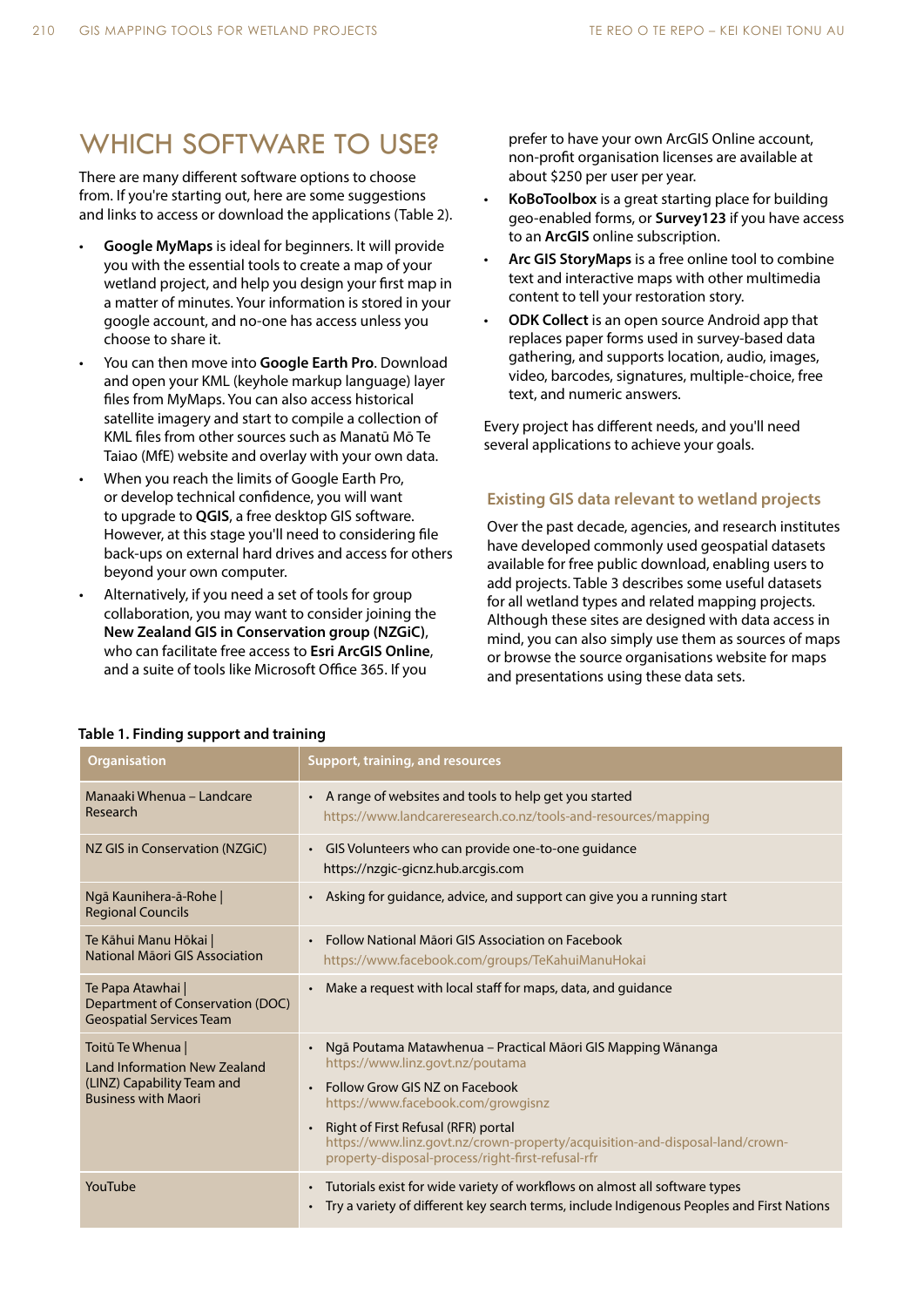| <b>GIS Software</b>            |                                                                                                                                                            | <b>Weblinks</b>                                                                                                                                                                              |
|--------------------------------|------------------------------------------------------------------------------------------------------------------------------------------------------------|----------------------------------------------------------------------------------------------------------------------------------------------------------------------------------------------|
| Esri ArcGIS<br>applications    | • ArcGIS Online web maps and applications<br><b>ArcGIS StoryMaps</b><br>Survey123 geo-enabled forms<br>ArcGIS Pro desktop software (advanced)<br>$\bullet$ | https://www.arcgis.com<br>$\bullet$<br>https://storymaps.arcgis.com<br>$\bullet$<br>https://survey123.arcgis.com<br>$\bullet$<br>https://www.esri.com/pro<br>$\bullet$                       |
| Google Mapping<br>applications | Google Earth Pro<br>Google Earth on the web<br>Google Earth Studio<br><b>MyMaps</b>                                                                        | https://www.google.com/earth/versions<br>$\bullet$<br>https://earth.google.com/web<br>$\bullet$<br>https://www.google.com/earth/studio<br>$\bullet$<br>http://mymaps.google.com<br>$\bullet$ |
| <b>KoBoToolbox</b>             | Open source sponsored hosted mobile and web<br>from data capture, collation, and mapping                                                                   | https://www.kobotoolbox.org<br>$\bullet$                                                                                                                                                     |
| <b>ODK Collect</b>             | Open source, self-hosting mobile data capture                                                                                                              | https://play.google.com/store/apps/<br>$\bullet$<br>details?id=org.odk.collect.android                                                                                                       |
| QGIS                           | Free open-source desktop GIS software<br>(advanced, also available for Mac)                                                                                | https://ggis.org<br>$\bullet$                                                                                                                                                                |

# **Table 2. Available online GIS software and weblinks**

# **Table 3. Organisations and GIS data sets available for free download**

| <b>Organisation</b>                                                  | <b>GIS Data Layers of interest</b>                                                                                                                                                                                                                                                                                         | <b>Link</b>                                                                 |
|----------------------------------------------------------------------|----------------------------------------------------------------------------------------------------------------------------------------------------------------------------------------------------------------------------------------------------------------------------------------------------------------------------|-----------------------------------------------------------------------------|
| data.govt.nz                                                         | A wide collection of references to map data and<br>research documents (Links to other download<br>sources).                                                                                                                                                                                                                | https://catalogue.data.govt.nz/<br>dataset?q=Wetlands                       |
| Manaaki Whenua -<br><b>Landcare Research</b>                         | NZ Land Use Capability Assessment<br>$\bullet$<br>Land Cover Database v5.0 1996-2018<br>$\bullet$<br>Various detailed soil layers<br>$\bullet$<br>Various detailed environmental layers<br>$\bullet$                                                                                                                       | https://lris.scinfo.org.nz<br>https://whenuaviz.landcareresearch.<br>co.nz/ |
| Manatū Mō Te Taiao  <br>Ministry for the<br><b>Environment (MfE)</b> | Current wetland extent<br>$\bullet$<br><b>River Environment Classification 2010</b><br>Watersheds based on catchment orders<br>$\bullet$<br>River flows, and sea draining catchments<br>$\bullet$<br>Lake water quality trends 2004-2013<br>$\bullet$                                                                      | https://data.mfe.govt.nz                                                    |
| <b>Retrolens NZ</b>                                                  | Historical aerial photography from 1936-2005<br>$\bullet$                                                                                                                                                                                                                                                                  | https://Retrolens.nz<br>$\bullet$                                           |
| Taihoro Nukurangi   NIWA                                             | Research and wetland inventory<br>$\bullet$                                                                                                                                                                                                                                                                                | https://niwa.co.nz/research-subject/<br>wetland                             |
| Te Kooti Whenua Māori  <br>Māori Land Court                          | Māori Land Spatial Dataset (2017)<br>Trustees and management structures                                                                                                                                                                                                                                                    | https://maorilandcourt.govt.nz/your-<br>maori-land/                         |
| Te Papa Atawhai (DOC)                                                | <b>Protected Conservation Areas</b><br><b>Marine Reserves</b><br>Coastal Marine data Ecosystem management<br>$\bullet$<br>units<br>Campsites, huts, and tracks<br>$\bullet$                                                                                                                                                | https://maps.doc.govt.nz                                                    |
| Toitū Te Whenua (LINZ)                                               | Labelled river lines and areas<br>Swamps, drains, ponds, estuaries<br>$\bullet$<br>Property boundaries, titles, and ownership<br>$\bullet$<br>Survey plan points and survey markers<br>$\bullet$<br>1-m elevation data derived from LiDAR<br>$\bullet$<br>Current aerial imagery, topographical maps, and<br>marine charts | https://data.linz.govt.nz                                                   |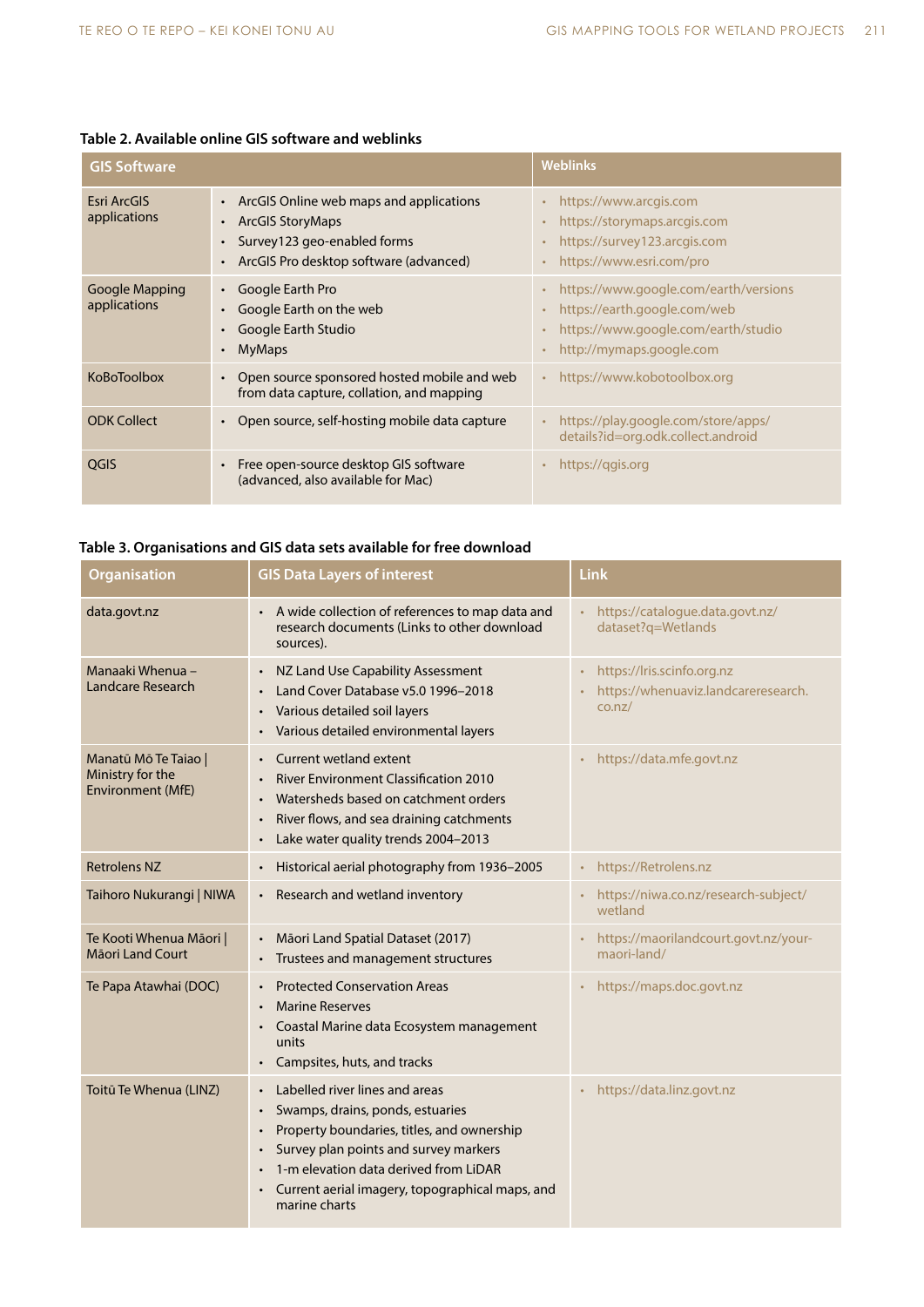# KEY TIPS FOR GIS BEGINNERS

- Every good GIS project starts with a group discussion – seek support and help from your peers, and avoid taking all the burden on yourself
- Make use of the free online GIS tutorials available for all the most common workflows and software tools on YouTube
- Start small and simple, complete small point datasets before expanding your scope
- 3D visualisations can help get you started quickly and aid in communication with others to understand the context
- Avoid drawing areas and creating points in 3D; use a 2D view for data capture and creation (for viewing in 3D afterward)
- Don't be afraid to ask for help and support from other GIS practitioners
- Label your files with useful names using a formula like 'project\_topic\_date\_version'
- Store your data in a grouped folder structure by theme or project name. This helps you make file back-ups and share files easily with others
- Make copies of your important GIS content files and store them in a secure external hard drive or use secured cloud storage.



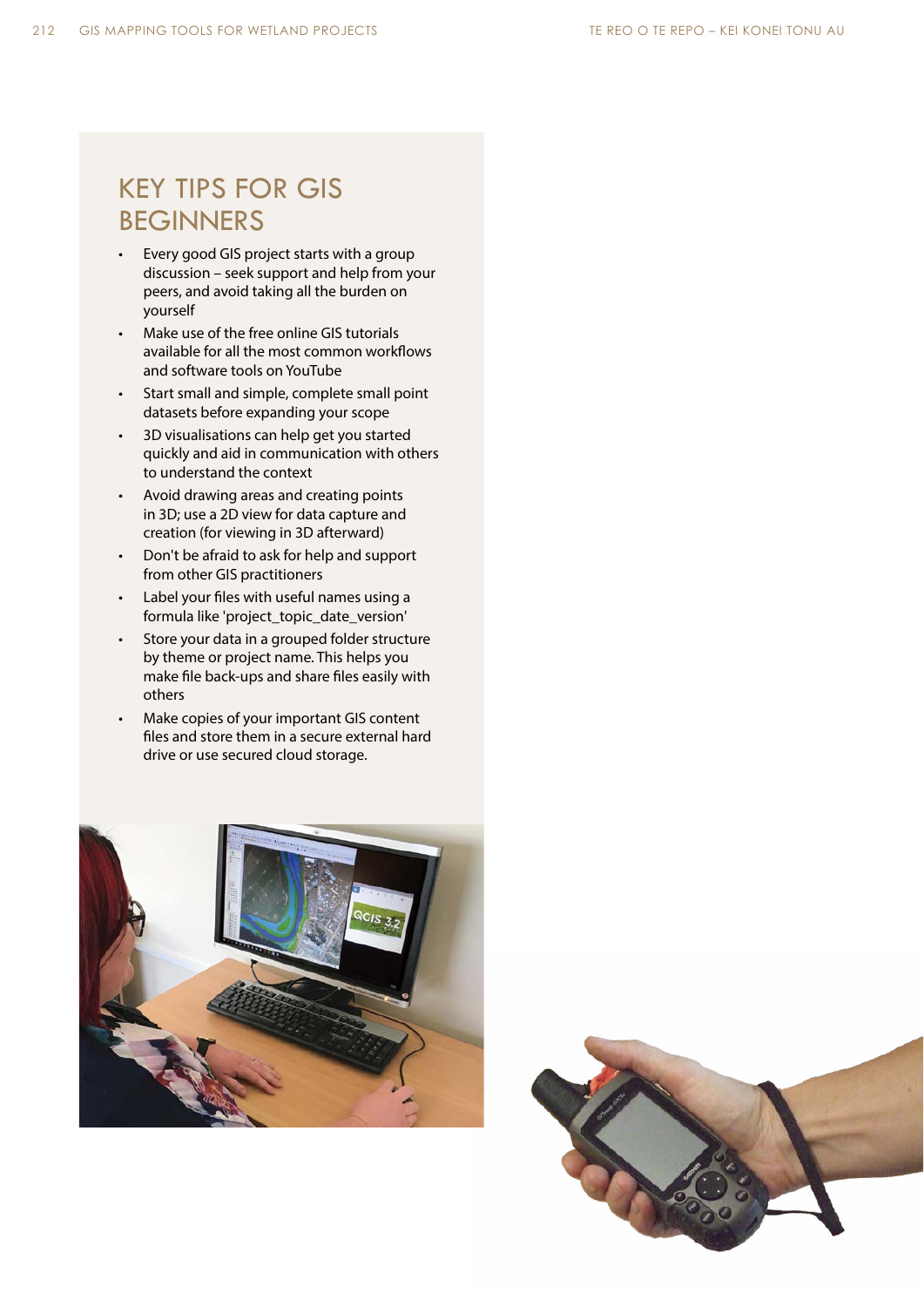# HELPFUL GLOSSARY

Understanding GIS terminology

**Aerial photography** – images, like those sourced from Retrolens.nz, are taken using analogue film and digitally scanned from prints. More recent images, like those sourced from the Land Information NZ data service, were captured using high resolution digital cameras.

#### **Coordinate Systems**

### **• Latitude, Longitude (WGS84)**

Latitude/Longitude is a global coordinate system used by GPS, mapping software like Google Earth, and all GPS enabled smartphones. Where possible, use the decimal degrees format 'DD. DDDDDD', like this: -37.412813, 175.559631

**Avoid** DD° MM'SS" Degrees Minutes and Seconds: 37°24'46.1"S 175°33'34.7"E, as these must always be converted to decimal format before they can be used in GIS software.

#### **• Easting and Northing (NZTM)**

Map grid references are a way to reference a location using a metric grid in metres. All map grid coordinate pairs must be a positive number of at least 7 numbers each, which reference a positive distance from a false map origin in the south Tasman Sea.

For example: the same location above in NZTM Map Grid is described as **E 1826555, N 5856365**. https://www.topomap.co.nz is a good site to check this map reference system. LINZ has a very detailed web-based coordinate converter for more technical users.

**Geographic Information System GIS** – a Geographic Information System, or suite of tools, software. Data, people, and processes that create a mapping system. Examples are QGIS, ArcGIS, or Google Earth.

**Global Positioning System GPS** – initially deployed by the US military but recognised as an important means for locating a place on your map. Many phones have these as part of the media apps, so when taking photos, the GPS automatically identifies where in the world the photo was taken.

**Light Detection and Ranging LiDAR** – elevation data created from point sources using laser light. The data are transformed into square grid elevation surface images called Digital Elevation Models and used to create 3D effects.

**Open Data** – open data are data anyone can access, use, and share. Most agencies ask to be referenced in reports when their data are used. https://data.govt. nz is a useful catalogue.

**Qualitative data** – data that approximate and characterise based on interpretation, for example, 'There's so many hungry tuna here this morning, it freaked me out!'

**Quantitative data** – data that can be observed and recorded in a repeatable manner, for example, 'I counted 14 tuna at X site at 4am on 1 February 2021'.

**Satellite imagery** – from satellites in space from low earth orbit, formatted and provided for use as base-maps.